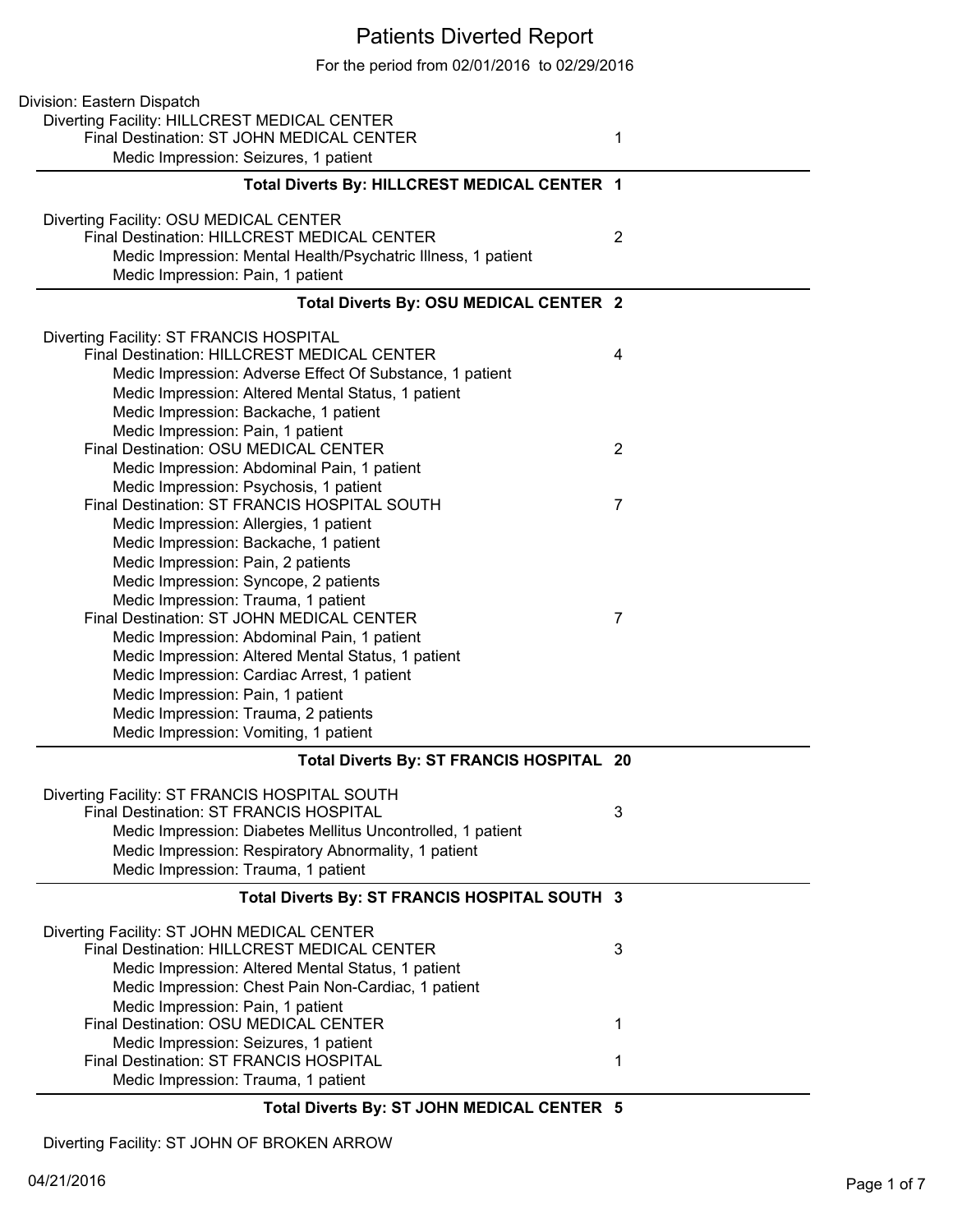| Final Destination: ST FRANCIS HOSPITAL    |  |
|-------------------------------------------|--|
| Medic Impression: Pain, 1 patient         |  |
| Final Destination: ST JOHN MEDICAL CENTER |  |
| Medic Impression: Seizures, 1 patient     |  |

**Total Diverts By: ST JOHN OF BROKEN ARROW 2**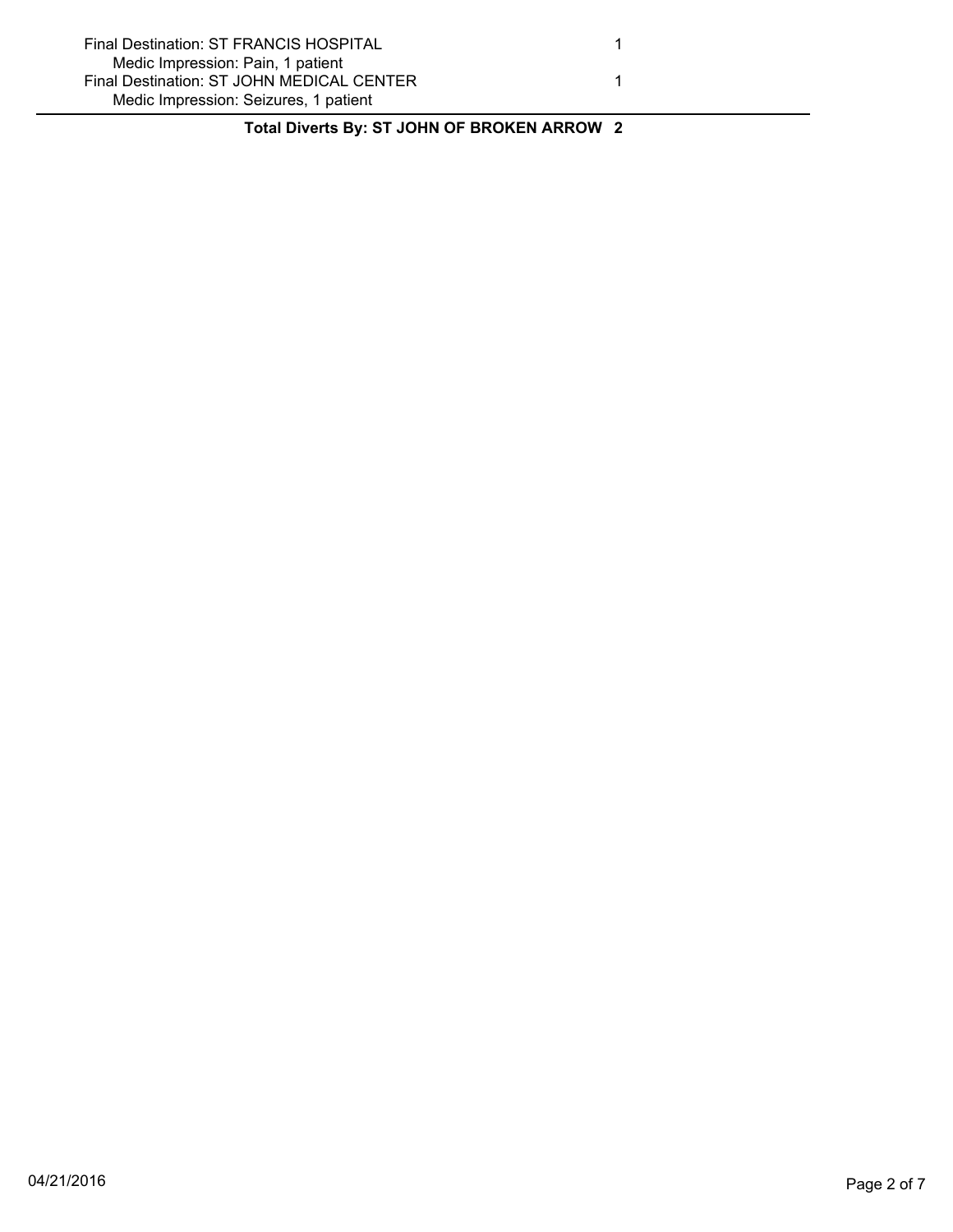| Division: Western Dispatch                                                                        |                |
|---------------------------------------------------------------------------------------------------|----------------|
| Diverting Facility: BAPTIST INTEGRIS MEDICAL CENTER                                               |                |
| Final Destination: CANADIAN VALLEY INTEGRIS REGNL                                                 | 3              |
| Medic Impression: Hemorrhage, 1 patient                                                           |                |
| Medic Impression: Hemorrhage Of Gastrointestinal Tract, 1 patient                                 |                |
| Medic Impression: Nausea/Vomiting, 1 patient                                                      |                |
| Final Destination: DEACONESS HOSPITAL                                                             | 8              |
| Medic Impression: Abdominal Pain, 1 patient                                                       |                |
| Medic Impression: Diabetes Mellitus Uncontrolled, 1 patient                                       |                |
| Medic Impression: Fever, 1 patient                                                                |                |
| Medic Impression: Hypertension, 1 patient                                                         |                |
| Medic Impression: Pain, 2 patients                                                                |                |
| Medic Impression: Respiratory Abnormality, 1 patient                                              |                |
| Medic Impression: Vomiting, 1 patient                                                             |                |
| Final Destination: INTEGRIS MEDICAL CENTER - EDMOND                                               | $\overline{2}$ |
| Medic Impression: Diabetes Mellitus Uncontrolled, 1 patient                                       |                |
| Medic Impression: Respiratory Abnormality, 1 patient                                              |                |
| Final Destination: MERCY HEALTH CENTER                                                            | 6              |
| Medic Impression: Abdominal Pain, 2 patients                                                      |                |
| Medic Impression: CVA/TIA, 1 patient                                                              |                |
| Medic Impression: Pain, 1 patient                                                                 |                |
| Medic Impression: Respiratory Abnormality, 1 patient<br>Medic Impression: Shock, 1 patient        |                |
| Final Destination: OKLAHOMA HEART HOSPITAL                                                        | 1              |
| Medic Impression: ACS, 1 patient                                                                  |                |
| Final Destination: PRESBYTERIAN TOWER-OU MEDICAL                                                  | 1              |
| Medic Impression: Abdominal Pain, 1 patient                                                       |                |
| Final Destination: SOUTHWEST INTEGRIS MEDICAL CEN                                                 | 7              |
| Medic Impression: Backache, 1 patient                                                             |                |
| Medic Impression: CVA/TIA, 1 patient                                                              |                |
| Medic Impression: Fever, 1 patient                                                                |                |
| Medic Impression: Pain, 1 patient                                                                 |                |
| Medic Impression: Seizures, 1 patient                                                             |                |
| Medic Impression: Trauma, 2 patients                                                              |                |
| Final Destination: ST ANTHONYS HOSPITAL                                                           | $\overline{2}$ |
| Medic Impression: Chest Pain Non-Cardiac, 1 patient                                               |                |
| Medic Impression: Pain, 1 patient                                                                 |                |
| Total Diverts By: BAPTIST INTEGRIS MEDICAL CENTER 30                                              |                |
|                                                                                                   |                |
| Diverting Facility: EDMOND MEDICAL CENTER                                                         |                |
| Final Destination: MERCY HEALTH CENTER                                                            | 1              |
| Medic Impression: Abnormal Gait, 1 patient                                                        |                |
| Total Diverts By: EDMOND MEDICAL CENTER 1                                                         |                |
|                                                                                                   |                |
| Diverting Facility: MERCY HEALTH CENTER<br>Final Destination: BAPTIST INTEGRIS MEDICAL CENTER     |                |
|                                                                                                   | 5              |
| Medic Impression: Abdominal Pain, 1 patient<br>Medic Impression: Altered Mental Status, 1 patient |                |
| Medic Impression: Respiratory Abnormality, 1 patient                                              |                |
| Medic Impression: Seizures, 1 patient                                                             |                |
| Medic Impression: Trauma, 1 patient                                                               |                |
| Final Destination: CANADIAN VALLEY INTEGRIS REGNL                                                 | 1              |
| Medic Impression: Abdominal Pain, 1 patient                                                       |                |
| Final Destination: DEACONESS HOSPITAL                                                             | $\overline{2}$ |
| Medic Impression: Abdominal Rigidity, 1 patient                                                   |                |
| Medic Impression: Poisoning By Drug Or Medical Substance, 1 patient                               |                |
| Final Destination: EDMOND MEDICAL CENTER                                                          | $\overline{2}$ |
|                                                                                                   |                |
| Medic Impression: Trauma, 2 patients<br>Final Destination: INTEGRIS MEDICAL CENTER - EDMOND       |                |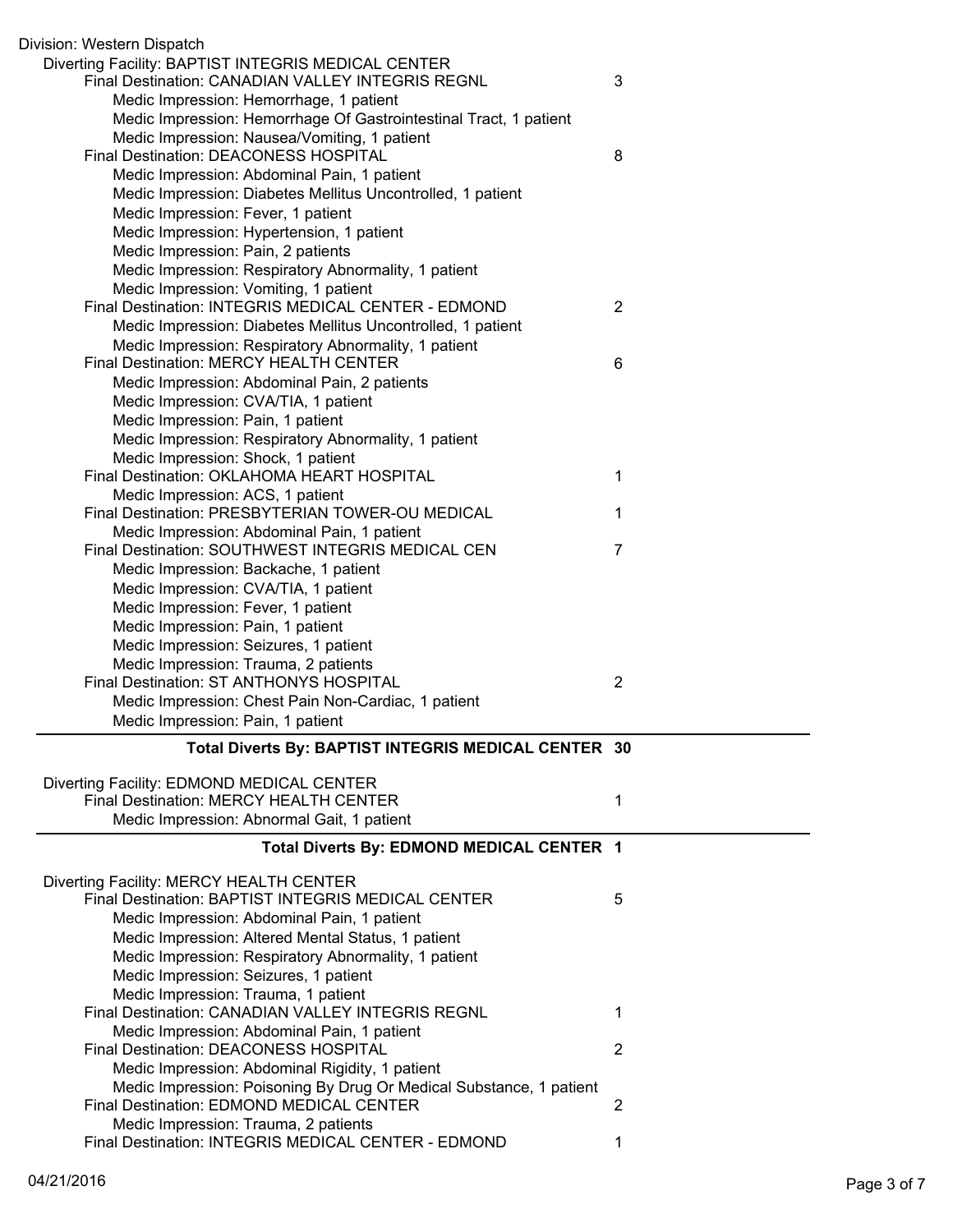| Medic Impression: Pain, 1 patient                                                                   |                |
|-----------------------------------------------------------------------------------------------------|----------------|
| Final Destination: OKLAHOMA HEART HOSPITAL                                                          | $\overline{2}$ |
| Medic Impression: Pain, 1 patient                                                                   |                |
| Medic Impression: Syncope, 1 patient<br>Final Destination: PRESBYTERIAN TOWER-OU MEDICAL            | 1              |
| Medic Impression: Hypertension, 1 patient                                                           |                |
| Final Destination: ST. ANTHONY HEALTHPLEX SOUTH                                                     | 1              |
| Medic Impression: Fever, 1 patient                                                                  |                |
| Total Diverts By: MERCY HEALTH CENTER 15                                                            |                |
|                                                                                                     |                |
| Diverting Facility: MIDWEST REGIONAL MEDICAL CENTER                                                 |                |
| Final Destination: ST. ANTHONY HEALTHPLEX EAST                                                      | 1              |
| Medic Impression: Nausea/Vomiting, 1 patient                                                        |                |
| Total Diverts By: MIDWEST REGIONAL MEDICAL CENTER 1                                                 |                |
| Diverting Facility: NORMAN REGIONAL HEALTHPLEX                                                      |                |
| Final Destination: NORMAN REGIONAL HOSPITAL                                                         | $\overline{2}$ |
| Medic Impression: Hemorrhage, 2 patients                                                            |                |
| Total Diverts By: NORMAN REGIONAL HEALTHPLEX 2                                                      |                |
|                                                                                                     |                |
| Diverting Facility: OKLAHOMA CITY VA HOSPITAL<br>Final Destination: BAPTIST INTEGRIS MEDICAL CENTER | $\overline{2}$ |
| Medic Impression: Backache, 1 patient                                                               |                |
| Medic Impression: Respiratory Abnormality, 1 patient                                                |                |
| Final Destination: DEACONESS HOSPITAL                                                               | 5              |
| Medic Impression: Abdominal Pain, 1 patient                                                         |                |
| Medic Impression: Chest Pain Non-Cardiac, 1 patient                                                 |                |
| Medic Impression: Hemorrhage Of Gastrointestinal Tract, 1 patient                                   |                |
| Medic Impression: Swelling Of Limb, 1 patient                                                       |                |
| Medic Impression: Wound, Disruption, 1 patient<br>Final Destination: MERCY HEALTH CENTER            | 1              |
| Medic Impression: Nausea/Vomiting, 1 patient                                                        |                |
| Final Destination: PRESBYTERIAN TOWER-OU MEDICAL                                                    | 3              |
| Medic Impression: Hypotension, 1 patient                                                            |                |
| Medic Impression: Respiratory Abnormality, 1 patient                                                |                |
| Medic Impression: Trauma, 1 patient                                                                 |                |
| Final Destination: SOUTHWEST INTEGRIS MEDICAL CEN                                                   | 1.             |
| Medic Impression: Vomiting, 1 patient<br>Final Destination: ST ANTHONYS HOSPITAL                    | 5              |
| Medic Impression: Abdominal Pain, 1 patient                                                         |                |
| Medic Impression: Altered Mental Status, 2 patients                                                 |                |
| Medic Impression: Congestive Heart Failure, 1 patient                                               |                |
| Medic Impression: Respiratory Abnormality, 1 patient                                                |                |
| Total Diverts By: OKLAHOMA CITY VA HOSPITAL 17                                                      |                |
|                                                                                                     |                |
| Diverting Facility: OKLAHOMA HEART HOSPITAL<br>Final Destination: DEACONESS HOSPITAL                |                |
| Medic Impression: Bacterial Infection, 1 patient                                                    | 2              |
| Medic Impression: Respiratory Abnormality, 1 patient                                                |                |
| Final Destination: MERCY HEALTH CENTER                                                              | 3              |
| Medic Impression: Hypertension, 1 patient                                                           |                |
| Medic Impression: Respiratory Abnormality, 2 patients                                               |                |
| Total Diverts By: OKLAHOMA HEART HOSPITAL 5                                                         |                |
| Diverting Facility: OKLAHOMA HEART HOSPITAL SOUTH                                                   |                |
| Final Destination: NORMAN REGIONAL HOSPITAL                                                         | 1              |
| Medic Impression: Respiratory Abnormality, 1 patient                                                |                |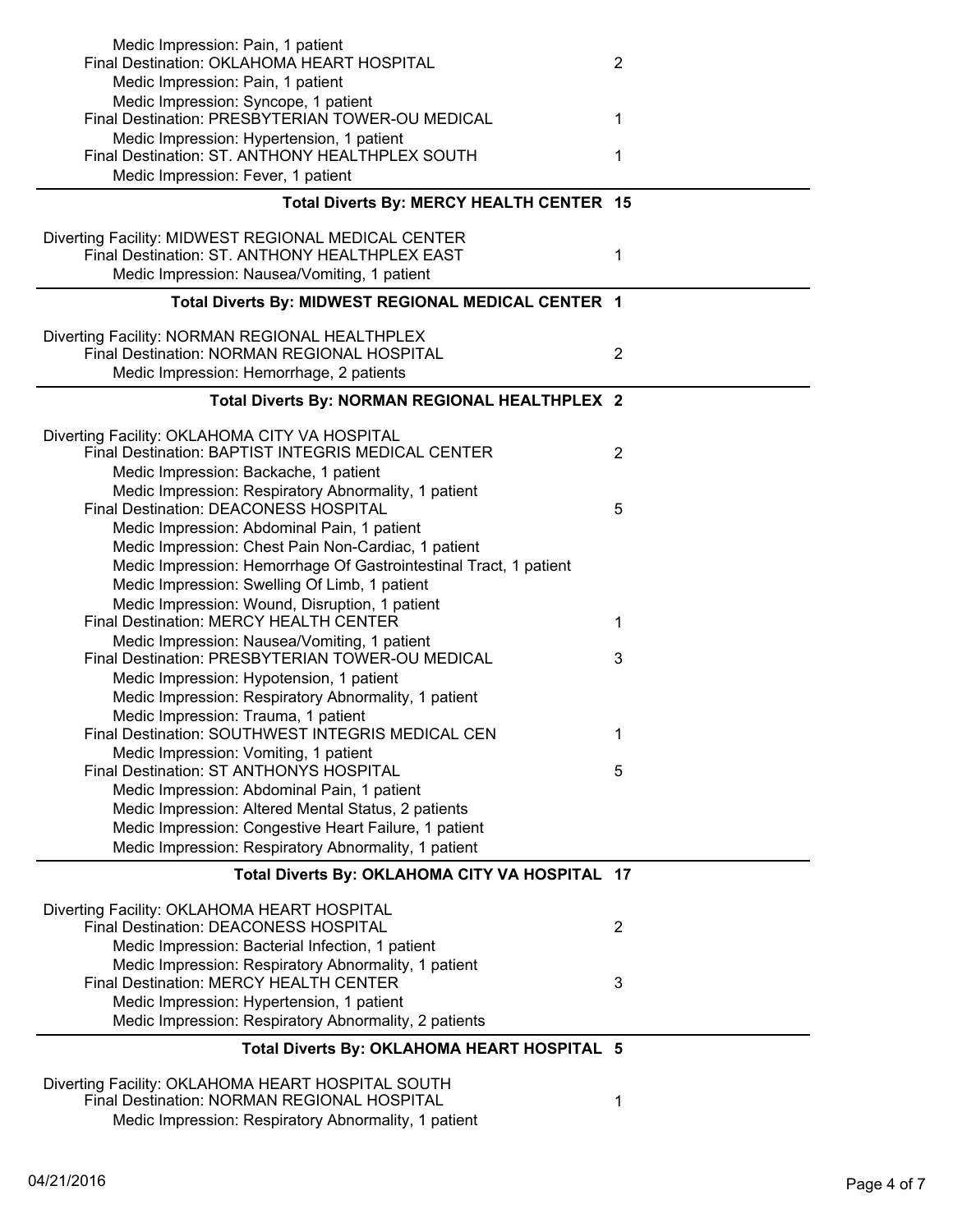| Total Diverts By: OKLAHOMA HEART HOSPITAL SOUTH 1                                                                           |    |
|-----------------------------------------------------------------------------------------------------------------------------|----|
| Diverting Facility: PRESBYTERIAN TOWER-OU MEDICAL<br>Final Destination: BAPTIST INTEGRIS MEDICAL CENTER                     | 4  |
| Medic Impression: Adverse Effect Of Substance, 1 patient                                                                    |    |
| Medic Impression: Dizziness, 1 patient                                                                                      |    |
| Medic Impression: Hypertension, 1 patient                                                                                   |    |
| Medic Impression: Pain, 1 patient<br>Final Destination: DEACONESS HOSPITAL                                                  | 1  |
| Medic Impression: Nausea/Vomiting, 1 patient                                                                                |    |
| Final Destination: EDMOND MEDICAL CENTER                                                                                    | 5  |
| Medic Impression: Abdominal Pain, 1 patient                                                                                 |    |
| Medic Impression: Hypotension, 1 patient                                                                                    |    |
| Medic Impression: Pain, 1 patient                                                                                           |    |
| Medic Impression: Respiratory Abnormality, 2 patients                                                                       |    |
| Final Destination: MERCY HEALTH CENTER                                                                                      | 1  |
| Medic Impression: Altered Mental Status, 1 patient                                                                          |    |
| Final Destination: MIDWEST REGIONAL MEDICAL CENTER                                                                          | 1  |
| Medic Impression: Chest Pain Non-Cardiac, 1 patient                                                                         |    |
| Final Destination: PRESBYTERIAN TOWER-OU MEDICAL                                                                            | 1  |
| Medic Impression: Seizures, 1 patient                                                                                       |    |
| Final Destination: SOUTHWEST INTEGRIS MEDICAL CEN                                                                           | 6  |
| Medic Impression: ACS, 1 patient                                                                                            |    |
| Medic Impression: Chest Pain Non-Cardiac, 1 patient                                                                         |    |
| Medic Impression: Mental Health/Psychatric Illness, 1 patient                                                               |    |
| Medic Impression: Pain, 1 patient                                                                                           |    |
| Medic Impression: Seizures, 1 patient                                                                                       |    |
| Medic Impression: Trauma, 1 patient                                                                                         |    |
| Final Destination: ST ANTHONYS HOSPITAL                                                                                     | 19 |
| Medic Impression: Allergies, 2 patients<br>Medic Impression: Altered Mental Status, 2 patients                              |    |
| Medic Impression: Convulsions, 1 patient                                                                                    |    |
| Medic Impression: Dizziness, 1 patient                                                                                      |    |
| Medic Impression: Fever, 1 patient                                                                                          |    |
| Medic Impression: Hemorrhage, 1 patient                                                                                     |    |
| Medic Impression: Nausea/Vomiting, 1 patient                                                                                |    |
| Medic Impression: Pain, 1 patient                                                                                           |    |
| Medic Impression: Poisoning, 1 patient                                                                                      |    |
| Medic Impression: Respiratory Abnormality, 3 patients                                                                       |    |
| Medic Impression: Seizures, 2 patients                                                                                      |    |
| Medic Impression: Trauma, 2 patients                                                                                        |    |
| Medic Impression: Vomiting, 1 patient                                                                                       |    |
| Total Diverts By: PRESBYTERIAN TOWER-OU MEDICAL 38                                                                          |    |
|                                                                                                                             |    |
| Diverting Facility: SAINT ANNS NURSING HOME NH                                                                              |    |
| Final Destination: MERCY HEALTH CENTER                                                                                      | 1  |
| Medic Impression: Respiratory Abnormality, 1 patient                                                                        |    |
| Total Diverts By: SAINT ANNS NURSING HOME NH 1                                                                              |    |
|                                                                                                                             |    |
| Diverting Facility: SOUTHWEST INTEGRIS MEDICAL CEN                                                                          |    |
| Final Destination: BAPTIST INTEGRIS MEDICAL CENTER                                                                          |    |
|                                                                                                                             | 9  |
| Medic Impression: Abdominal Pain, 1 patient                                                                                 |    |
| Medic Impression: Altered Mental Status, 1 patient                                                                          |    |
| Medic Impression: CVA/TIA, 1 patient                                                                                        |    |
| Medic Impression: Hemorrhage, 1 patient                                                                                     |    |
| Medic Impression: Hemorrhage Of Gastrointestinal Tract, 1 patient                                                           |    |
| Medic Impression: Injury, 1 patient                                                                                         |    |
| Medic Impression: Poisoning By Drug Or Medical Substance, 1 patient<br>Medic Impression: Respiratory Abnormality, 1 patient |    |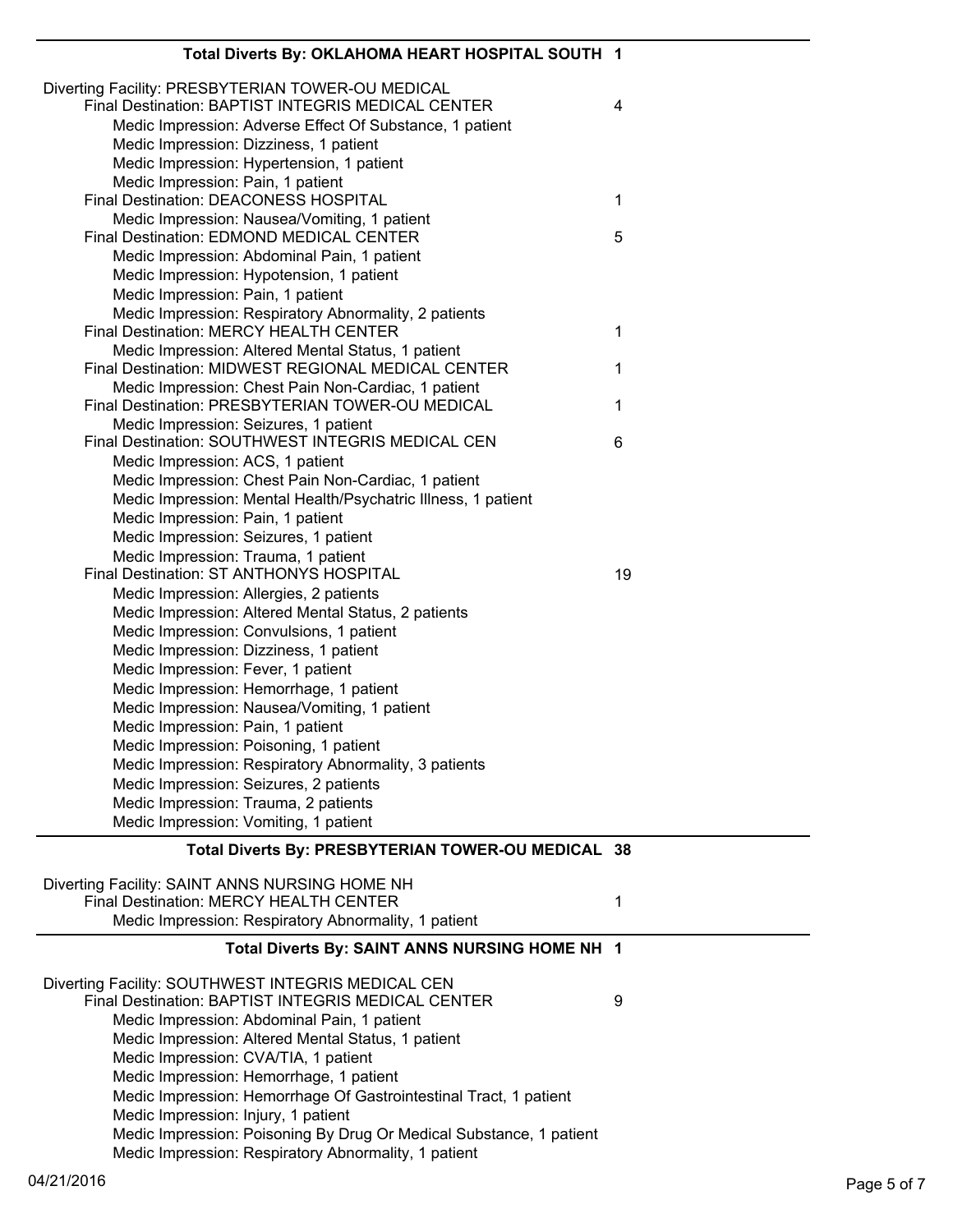| Medic Impression: Trauma, 1 patient                                                            |   |
|------------------------------------------------------------------------------------------------|---|
| Final Destination: MIDWEST REGIONAL MEDICAL CENTER                                             | 1 |
| Medic Impression: Abdominal Pain, 1 patient                                                    |   |
| Final Destination: NORMAN REGIONAL HOSPITAL                                                    | 1 |
| Medic Impression: Trauma, 1 patient                                                            |   |
| Final Destination: PRESBYTERIAN TOWER-OU MEDICAL                                               | 1 |
| Medic Impression: Altered Mental Status, 1 patient                                             |   |
| Final Destination: ST ANTHONYS HOSPITAL                                                        | 9 |
| Medic Impression: Abdominal Pain, 2 patients                                                   |   |
| Medic Impression: Altered Mental Status, 1 patient                                             |   |
| Medic Impression: Chest Pain Non-Cardiac, 1 patient                                            |   |
| Medic Impression: Mental Health/Psychatric Illness, 1 patient                                  |   |
| Medic Impression: Pain, 1 patient                                                              |   |
| Medic Impression: Respiratory Abnormality, 1 patient                                           |   |
| Medic Impression: Trauma, 2 patients                                                           |   |
| Total Diverts By: SOUTHWEST INTEGRIS MEDICAL CEN 21                                            |   |
|                                                                                                |   |
| Diverting Facility: ST ANTHONYS HOSPITAL                                                       |   |
| Final Destination: BAPTIST INTEGRIS MEDICAL CENTER                                             | 5 |
| Medic Impression: Assault, 1 patient                                                           |   |
| Medic Impression: Congestive Heart Failure, 1 patient                                          |   |
| Medic Impression: Hypotension, 1 patient                                                       |   |
| Medic Impression: Respiratory Abnormality, 1 patient                                           |   |
| Medic Impression: Trauma, 1 patient                                                            |   |
| Final Destination: DEACONESS HOSPITAL                                                          | 7 |
| Medic Impression: Abdominal Pain, 1 patient                                                    |   |
| Medic Impression: Altered Mental Status, 1 patient                                             |   |
| Medic Impression: Diabetes Mellitus Controlled, 1 patient                                      |   |
| Medic Impression: Diabetes Mellitus Uncontrolled, 1 patient                                    |   |
| Medic Impression: Pain, 2 patients                                                             |   |
| Medic Impression: Trauma, 1 patient                                                            |   |
| Final Destination: MERCY HEALTH CENTER                                                         | 5 |
| Medic Impression: Altered Mental Status, 1 patient                                             |   |
| Medic Impression: Pain, 1 patient                                                              |   |
| Medic Impression: Respiratory Abnormality, 1 patient                                           |   |
| Medic Impression: Trauma, 2 patients                                                           |   |
| Final Destination: MIDWEST REGIONAL MEDICAL CENTER                                             | 1 |
| Medic Impression: Trauma, 1 patient                                                            |   |
| Final Destination: PRESBYTERIAN TOWER-OU MEDICAL                                               | 7 |
| Medic Impression: Alcohol Abuse, 1 patient                                                     |   |
| Medic Impression: Altered Mental Status, 1 patient                                             |   |
| Medic Impression: Chest Pain Non-Cardiac, 2 patients                                           |   |
| Medic Impression: Fever, 1 patient                                                             |   |
| Medic Impression: Seizures, 1 patient                                                          |   |
| Medic Impression: Syncope, 1 patient                                                           |   |
| Final Destination: SOUTHWEST INTEGRIS MEDICAL CEN                                              | 6 |
| Medic Impression: Abdominal Pain, 2 patients                                                   |   |
| Medic Impression: Fever, 1 patient                                                             |   |
| Medic Impression: Respiratory Abnormality, 1 patient                                           |   |
| Medic Impression: Seizures, 1 patient                                                          |   |
| Medic Impression: Swelling Of Limb, 1 patient<br>Final Destination: ST ANTHONYS SOUTH          | 1 |
|                                                                                                |   |
| Medic Impression: Abdominal Pain, 1 patient<br>Final Destination: ST. ANTHONY HEALTHPLEX NORTH | 5 |
| Medic Impression: Altered Mental Status, 1 patient                                             |   |
|                                                                                                |   |
| Medic Impression: Chronic Airway Obstruction, 1 patient<br>Medic Impression: Pain, 1 patient   |   |
| Medic Impression: Respiratory Abnormality, 1 patient                                           |   |
| Medic Impression: Trauma, 1 patient                                                            |   |
|                                                                                                |   |